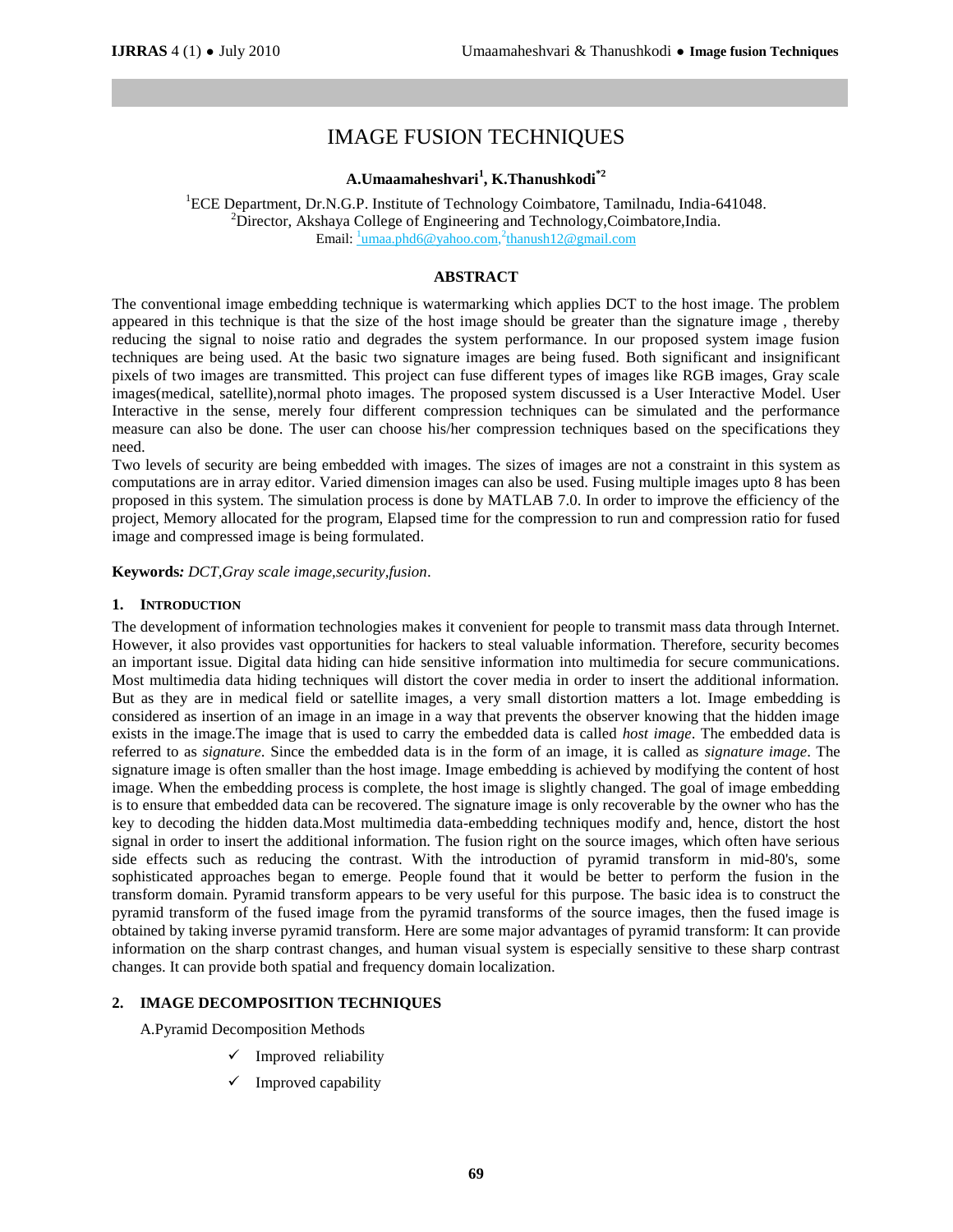B.Wavelet Decomposition Methods

 $\checkmark$  Region based method

 $\checkmark$  Pixel based method

## **3. WAVELET DECOMPOSITION**



#### Wavelet coefficients of source images



Pixel based fusion rule:

Manipulation occurs at respective pixel values.

The rule is that ,the resultant pixel value depends on the highest magnitude among two input images.

## Window based fusion rule:

The fused pixel depends on the neighbourhood pixels of the respective one.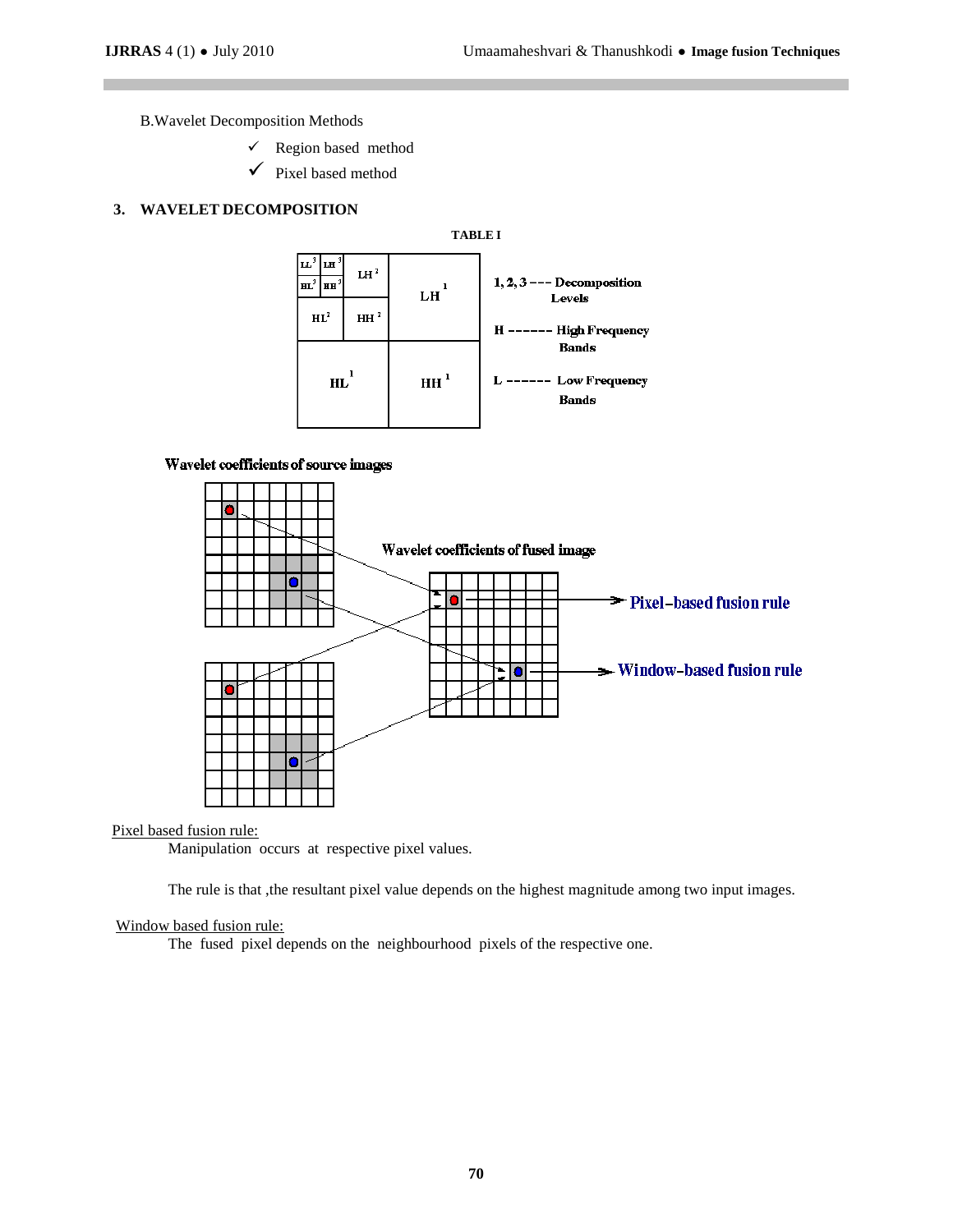## **4. BLOCK DIAGRAM:**

## **A. TRANSMISSION:**





**B. FUSION**

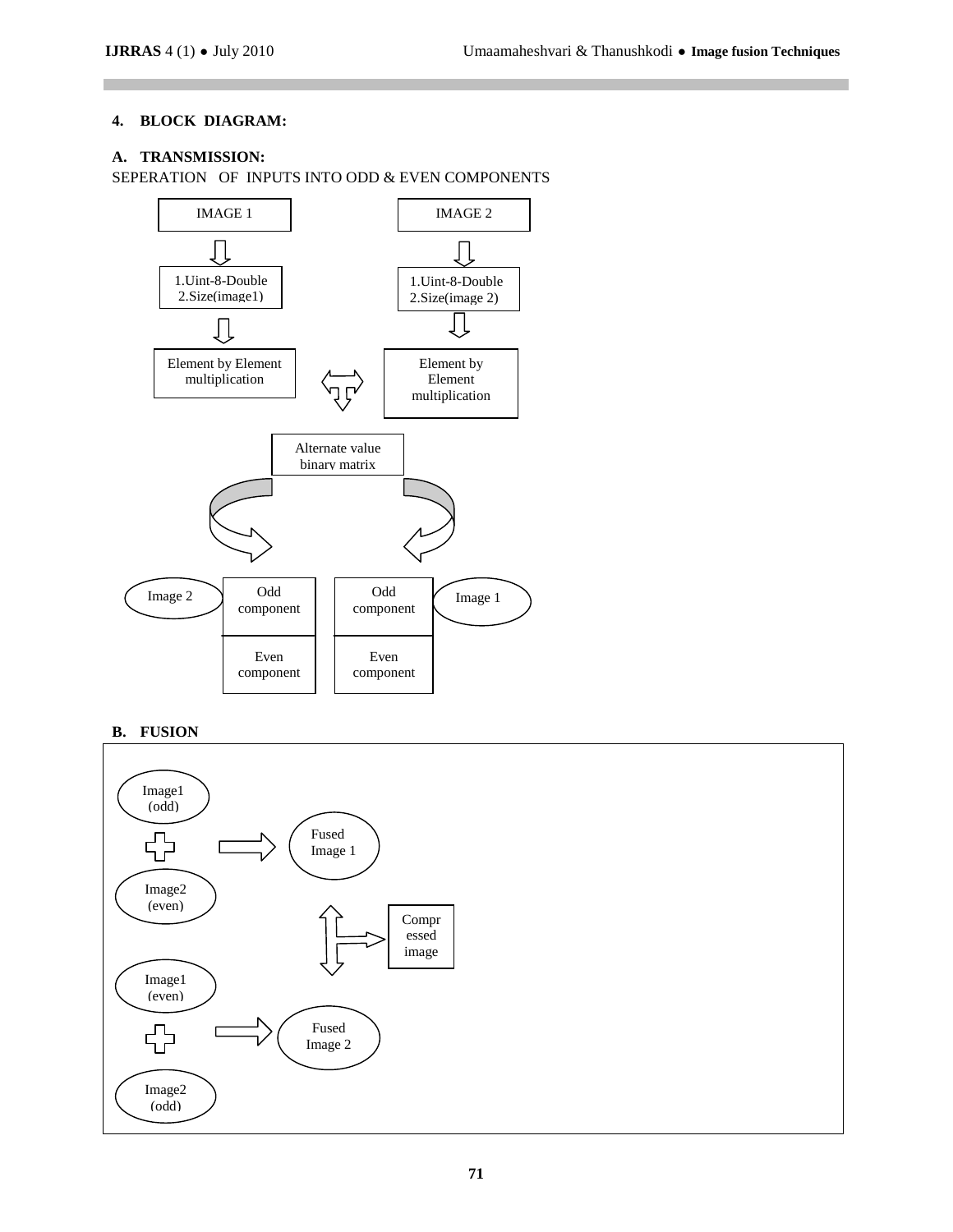## **C. RECEPTION**



The inbuilt function in MATLAB will do fusing of images that are shaded or shadowed.But there is no option for defusing the images.In our proposed system,Retrieval of fused images can be obtained easily. The project discussed is a User Interface system.The first level belongs to fusion which two images gets hided and the second level belongs to the compression for extra security purposes.Fusion involves taking even and odd parts of two images and vice versa.For the fusion , a matrix is being developed by 1's and 0's.Element by element operation (pixel by pixel) over the matrix is performed. By multiplying by the 1's and 0's matrix to the original image,the image is having two parts i.e. an image with 1<sup>st</sup> and 3<sup>rd</sup> position retains and another matrix with 2<sup>nd</sup> and 4<sup>th</sup> position retains.Thus the matrix divides into its even and odd parts and the same operation is performed in the second image. The odd part of first image and even part of second image are fused and the even part of first one with odd of the second.Thus two significant fused images developed. Not only for two images, fusion of eight images has also been done.We have formed an image with 4 images including in that by simply assigning 4 images as elements of a 2\*2 matrix.Fusion follows same pixel by pixel method.Instead of ordinary retrieval,retrieval used Orthogonal Matrix.

As user interactive design is being concerned, a user can do 4 types of compression .It is possible to add more compression techniques but due to increase in computational complexity,we have confined our project to 4 methods.

## **5. ALGORITHM:**

(a)Encoding Algorithm(Transmission)

1.Read two external images of any type.

 2.Find the size of two images. Let us assume the size of two images be S1 &S2. 3. if( $S1 == S2$ )

3(a) .Form the computation matrices according to the size of original images.

3(b).Let us assume those matrices be A1 & A2.

3(c).Do element by element multiplication and get four images by multiplying two images with two computation matrices.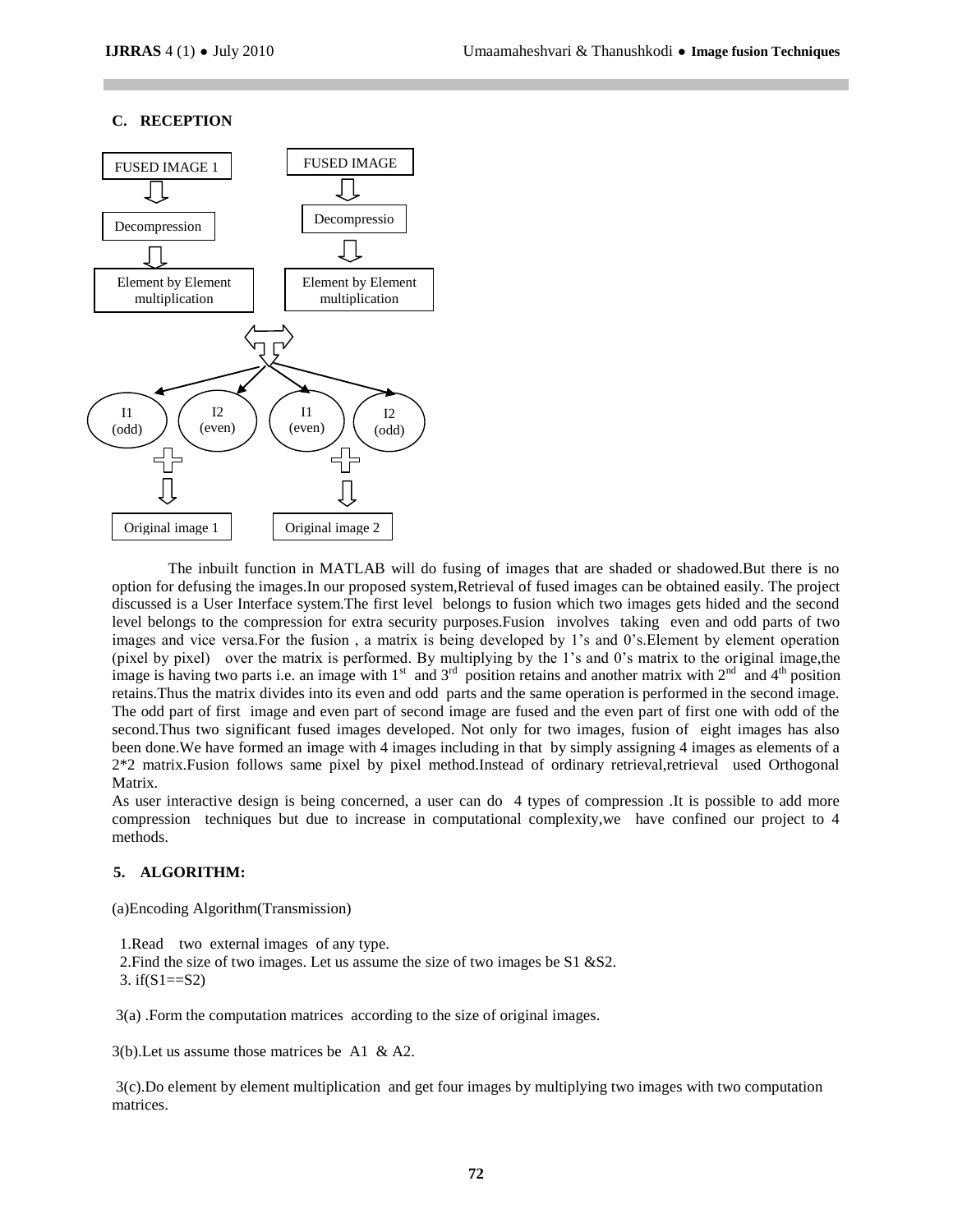3(d). The odd and even components of two images are being formed. Add the odd component of 1<sup>st</sup> image and the even component of  $2<sup>nd</sup>$  image and vice versa..Two fused images are being formed.

4. else if(S1=!S2) If  $S1(m,n)$  m=n=even || m=n=odd If  $S2(m1,n1)$  m1=n1=even ||  $m1=n1=odd$ , where  $m=!n$  $ml = !n1$  4(a).Equalize the size of two images by padding the small dimension image by the following; Row padding=(m1-m)/2; Column padding= $(n1-n)/2$ ;

4(b).Follow steps from 3(b).

5.else  $S1(m,n)$  m=even  $\parallel$  n=odd m=odd || n=even

> $S2(m1,n1)$  m1=even || n1=odd m1=odd || n1=even

5(a).Perform image resizing of images in such a way

that they alike those represented in step 4.  $5(b)$ . Follow steps from 4(a).

6.Compression of two fused images.Let fused images be F1 & F2.

7.Calculate compression ratio using non-zero elements,elapsed time and memory allocated for the fused image.

b. Decoding Algorithm(Reception):

Reverse process of encoding is being adopted.

1. Decompress the fused images by respective compression methods.Let the decompressed images be D1 &D2. 2. Multiply D1 & D2 by computation matrices ,thus four images gets displayed.i.e.the odd & even components of original images.

3. Add respective images to retrieve the original image efficiently. Algorithm For Computation Matrix:

```
for f=1:3 % for three dimensional color images
for m=1:kfor n=1:k1 if m==n
       a(m,n,f)=1;elseif mod(abs(m-n),2)=0a(m,n,f)=1;elseif mod(abs(m-n),2)=1a(m,n,f)=0; else
       a(m,n,f)=0; end
   end
end 
end
```
## **6. EXPERIMENTAL RESULTS AND DISCUSSION**

Several image databases are built in order to test the system.A number of experiments are performed on images of different sizes as described below.We fuse the two signature images using encoding algorithm.The robustness of the project is tested by the calculation of compression ratios of various compression techniques, memory allocation and elapsed time.